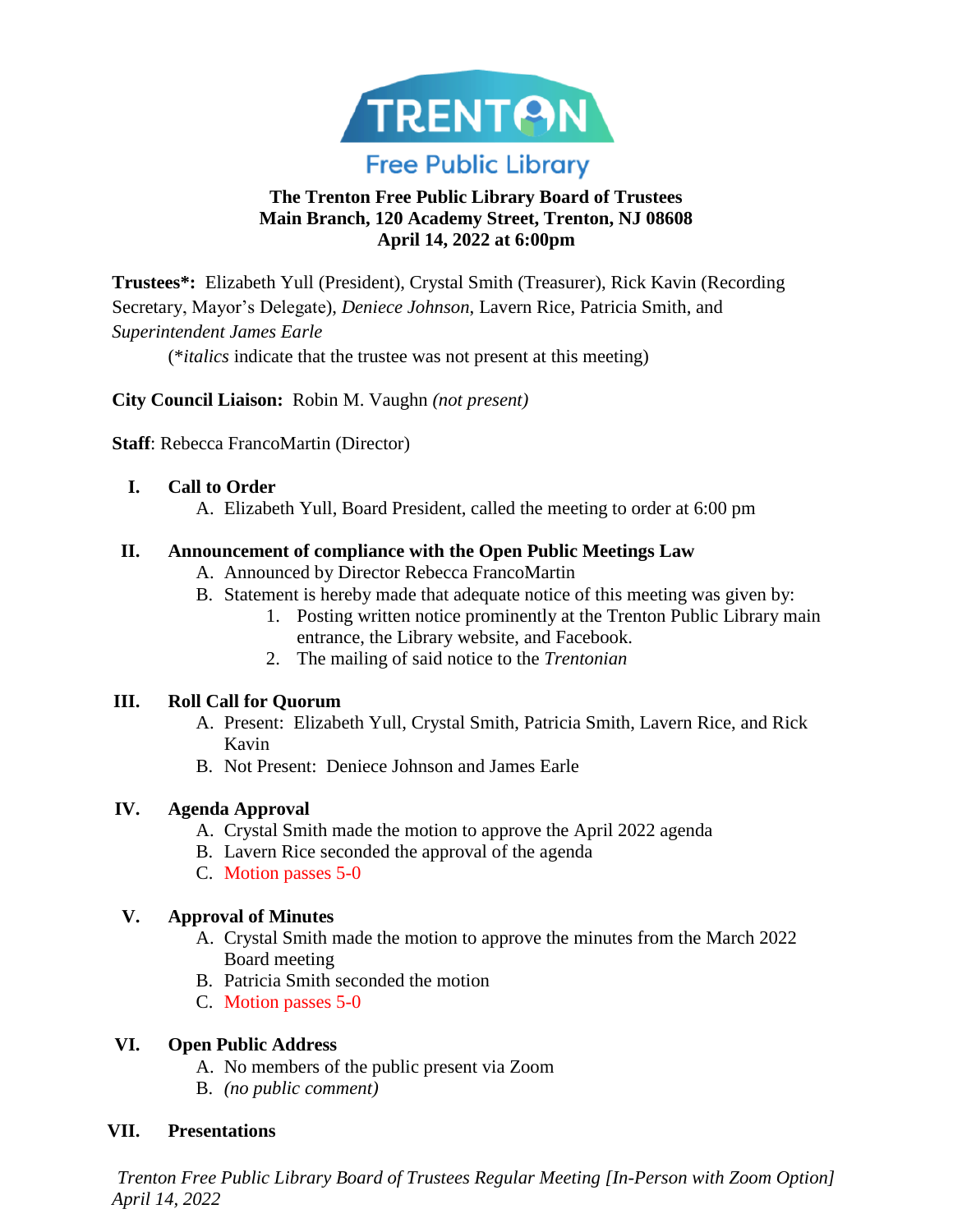A. Financials *(presented by Ann C. Zawartkay, CPA, CGMA)*

- 1. *(see "March 2022 financial reports" from Ann C. Zawartkay, CPA, CGMA)*
- 2. **Total fund balance** (as of 03/31/22) was **\$2.5M**
	- a. \$1.6M in cash/investments, of which \$396,000 is in TFPL's operating checking account
	- b. This is a \$99,000 increase from previous month due to operating activity
	- c. Roughly \$368,000 of various trust funds and trust fund income
- 3. **Insurance expenses and planned expenditures from surplus for the Reading Room/tech upgrades, Library materials and programming expenses, insurance expenses, facilities and utilities expenses are over budget**
- 4. **Personnel expenses and security expenses were all under budget**
- 5. **E-rate reimbursement program** is giving a credit for internet service instead of cash payment. TFPL is only paying for internet service above and beyond what the credits cover each month.
- 6. **Grant revenue** over budget by \$120,000, as TFPL does not budget for private grants
- 7. **Personnel expenses** under budget by \$25,000 due to vacancies in some budgeted positions. This is offset by an overage in **professional service fees** of \$6,000.
- 8. **Library materials and programming expenses** are over budget by \$28,000 since new purchases for adult collection were paid for on the prior period budget. This will flatten out as the year goes on.
- 9. **Facilities and utilities expenses** are over budget by \$16,000 due to HVAC repairs – will be covered by insurance
- 10. **Security** is under budget by \$10,000 due to timing of submission of the March invoice. The invoices are typically billed a month late.
- 11. **Planned expenditures from surplus for the reading room and tech upgrades** are over budget by \$276,000 due to a delay in the timing of the project which was budgeted for in a prior fiscal period
- 12. **Net income** (as of March 31, 2022) was a deficit of approximately \$224,000. This compares to a budgeted deficit of \$34,000 for the period, which is a negative variance of \$190,000. Excluding the Reading Room and technology upgrades, there is a positive variance against the operating budget of \$86,000, which is primarily due to grants received that were not budgeted.
- B. Personnel Report *(presented by Director Rebecca FrancoMartin)*
	- 1. *(no personnel changes)*
- C. Friends of TFPL *(presented by Pat Tumulty)*
	- 1. **Book Fair** schedule for Sunday, April 24<sup>th</sup> from 1-4pm
		- a. Pat will meet with the Director next week to discuss planning and logistics
		- b. More than 20 authors participating
		- c. Authors are sharing on their own social media
		- d. Keynote speaker is a Trenton publisher Kassahun Checole (2pm)
		- e. Not a "fundraiser," but a "friend-raiser"
		- f. Sponsors include Italian Peoples Bakery, Starbucks, Cake Creation, and Halo Farms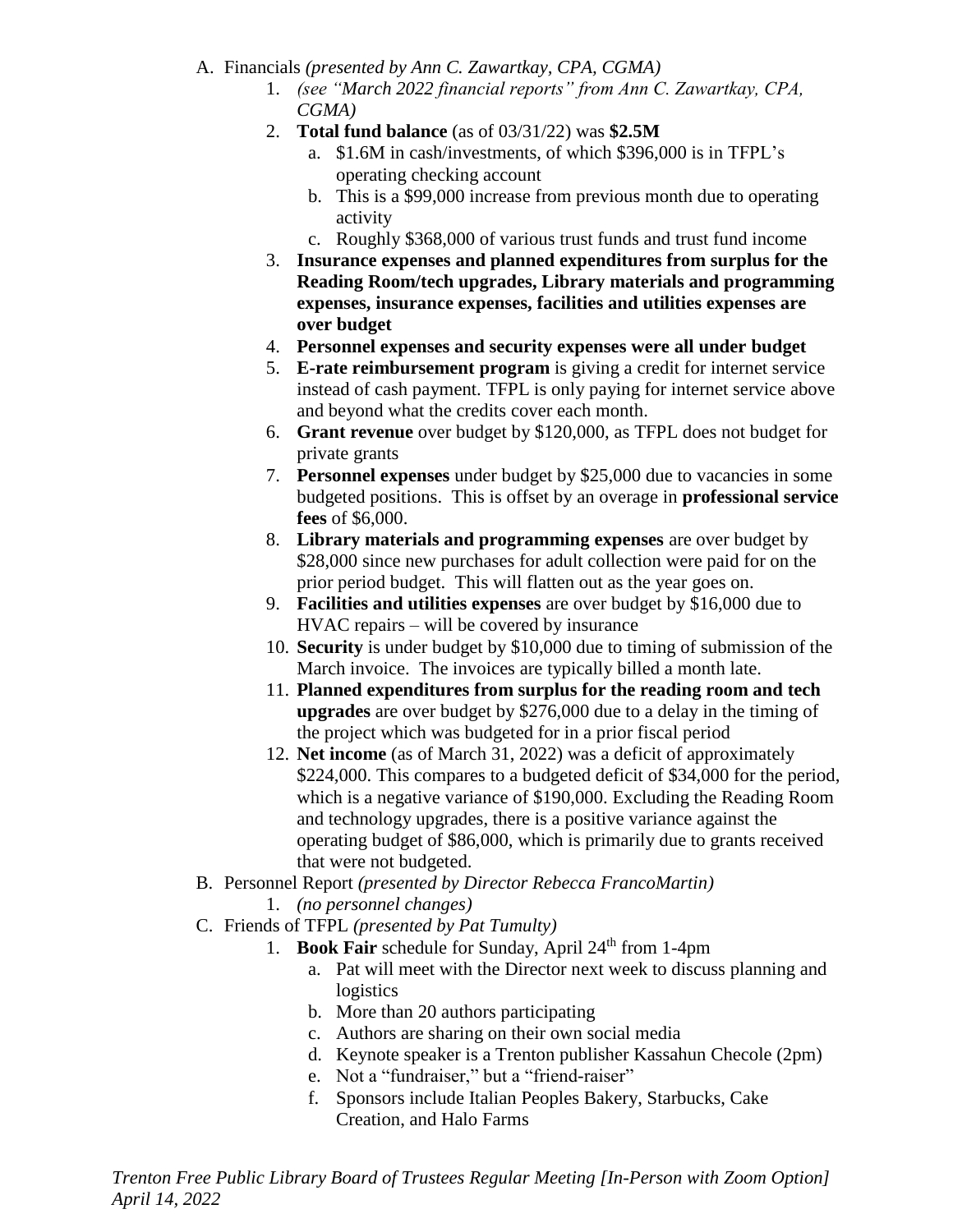#### D. Director's Report *(presented by Director Rebecca FrancoMartin)*

#### 1. **COMMUNITY PARTNERS**

#### a. **Princeton University**

- i. Met with Duncan Harrison, Assistant Director for Regional Affairs in the Department of Community and Regional Affairs
- ii. Discussed collaboration opportunities

### b. **TPS Summer Program (Dr. Smith/Fatima)**

- i. Staff will do outreach
- ii. All students have Library Cards via their student IDs
- 2. **MARKETING**
	- a. **Summer Edition of TFPL Newsletter** in development to promote summer programming, summer reading, etc.

### b. **NJSL+ Partners Success Story**

- i. Mimi Lee, Director of Literacy and Learning at the NJSL, informed us of plans to feature TFPL as their mid-year project highlight through the state library's media outlets
- ii. The story will promote the Literacy Lab and other programs
- iii. Tiffany McClary, Director of Communications at the NJSL, met with TFPL to learn more about the opportunity

# 3. **BUILDING & TECHNOLOGY**

a. **Directory Signs** updated with new logo/colors

## 4. **STAFF & VOLUNTEERS**

- a. **Staff Meeting** was held on March 17
	- i. Planning for  $120<sup>th</sup>$  Anniversary
	- ii. Grants and other opportunities for the coming months
- b. Several **Department Meetings** held throughout the month

## 5. **CONTINUING EDUCATION & MEETINGS**

## a. **Bookmobile**

- i. Specs completed by Director and Mayor's Delegate
	- ii. Specs shared with Chief of Staff

## 6. **LIBRARY SERVICES**

### a. **Monthly Services Report (March 2022)**

- i. **22.6% Increase in Total Visits** from Feb. to March (4,402  $\rightarrow$  5,397)
- ii. **321 Youth Served** through programs and outreach
- iii. **89 Adults Served** through adult programming (in addition to Digital Literacy Lab)
- iv. **364 New Library Accounts** created or updated
- v. **10.5% Increase in Computer Use** from Feb. to March  $(1,302 \rightarrow 1,439 \text{ uses})$

## b. **Math Homework Help**

- i. Volunteer offers math homework help on Saturdays (TIME?)
- ii. Can serve five students per session
- iii. Serves grades K-8

## c. **Robert Wood Johnson Foundation Book Fair**

i. More than 8,000 books have been purchased with RWJF funds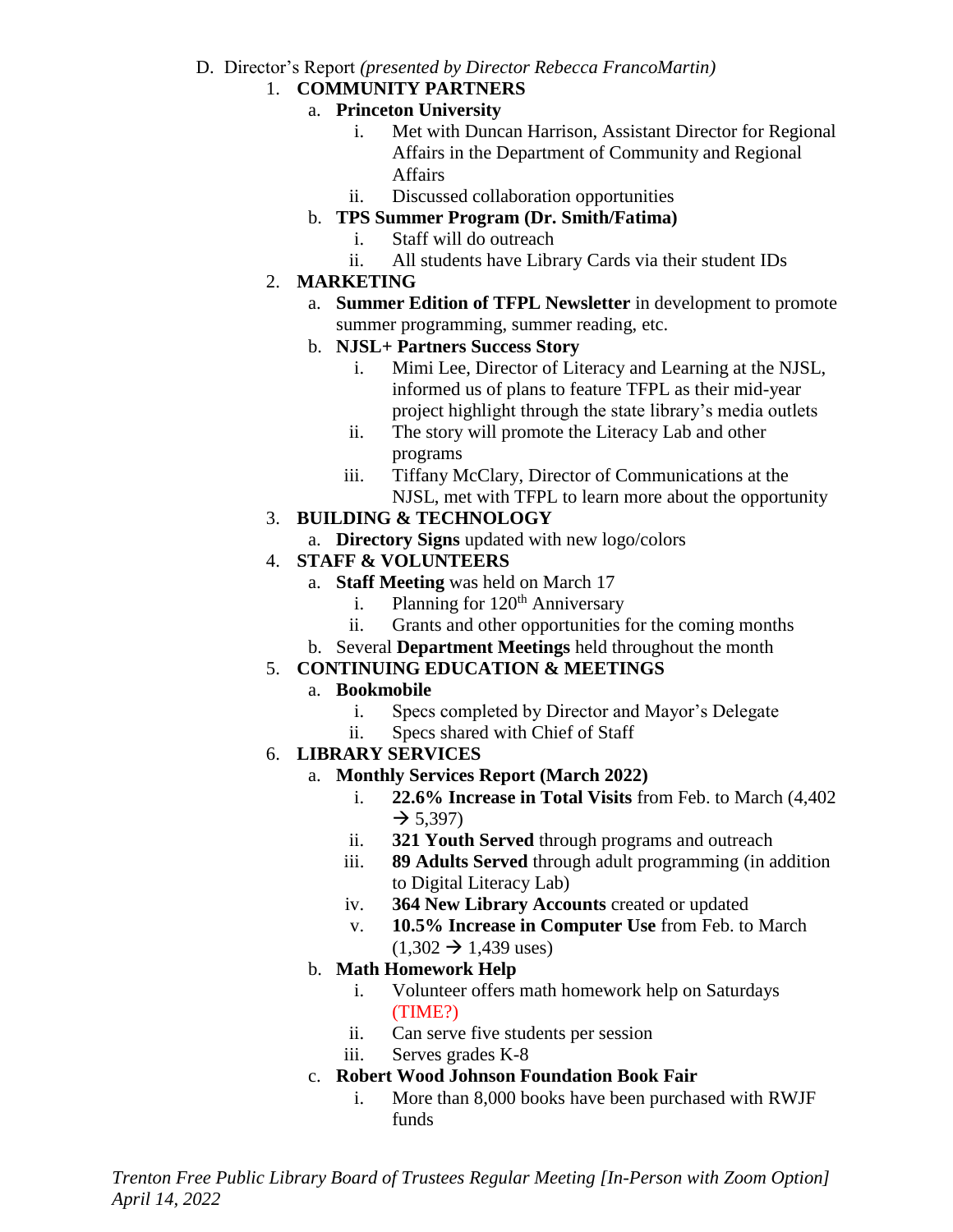- ii. Book Fair to be held June 23rd
- iii. Youth can "shop" for books the books will be free, but youth will be able to spend "Funny Money" provided by the Library to allow them to "shop"

### d. **Teen Action Group (TAG)**

- i. Seven young adult attendees
- ii. Two new requests to join the group
- iii. Group helps develop programming in Young Adult space and also works with the Children's Librarians

### e. **Youth Services Team Outreach at Trenton Central HS**

- i. Focused on parent connection and home life
- ii. Free books distributed
- iii. Information on Library resources provided to youth, caregivers, and community members

### f. **Upcoming Events**

- i. Trenton Authors Event
	- i. *(see notes in Section VII-C from Pat Tumulty)*
- ii. Revolutionary Community Conversation
	- i. Rescheduled from Patriots Week
- iii. 120<sup>th</sup> Anniversary Celebration
	- i. Save-the-Date flyer created
	- ii. June 11 from 11am-3pm

### g. **NJ Health Connect**

- i. Program funded by NJSL and New Brunswick Library
- ii. TFPL received two iPads with access to health information and resources
- iii. Staff can assist with making appointments and guiding patrons to services and resources
- iv. Very user-friendly program and setup

## h. **Digital Literacy Lab**

- i. 19 patrons accessed services and attending regularly
- ii. Total of 28 one-on-one instructional hours
- iii. Labor and Literacy guide available 20 hours per week including an "open lab" hour
- iv. GED and pre-GED prep Open Lab began April 1
- v. Help with resumes, cyber-security/scam avoidance, basic computer skills, etc.

### i. **Hoopla**

- i. Launching April  $26<sup>th</sup>$
- ii. Hoopla is a digital media service offered by local public libraries
- iii. Allows patrons to borrow movies, music, audiobooks, ebooks, comics, and TV shows to enjoy on a computer, tablet, or phone – functions as its own streaming service
- iv. Funded through a grant (\$5,000)

## j. **Microsoft Server Licenses**

- i. New licenses purchased upon approval of discounted educational rates
- ii. TFPL's Integrated Library System (ILS) catalog program, TLC, will now be upgraded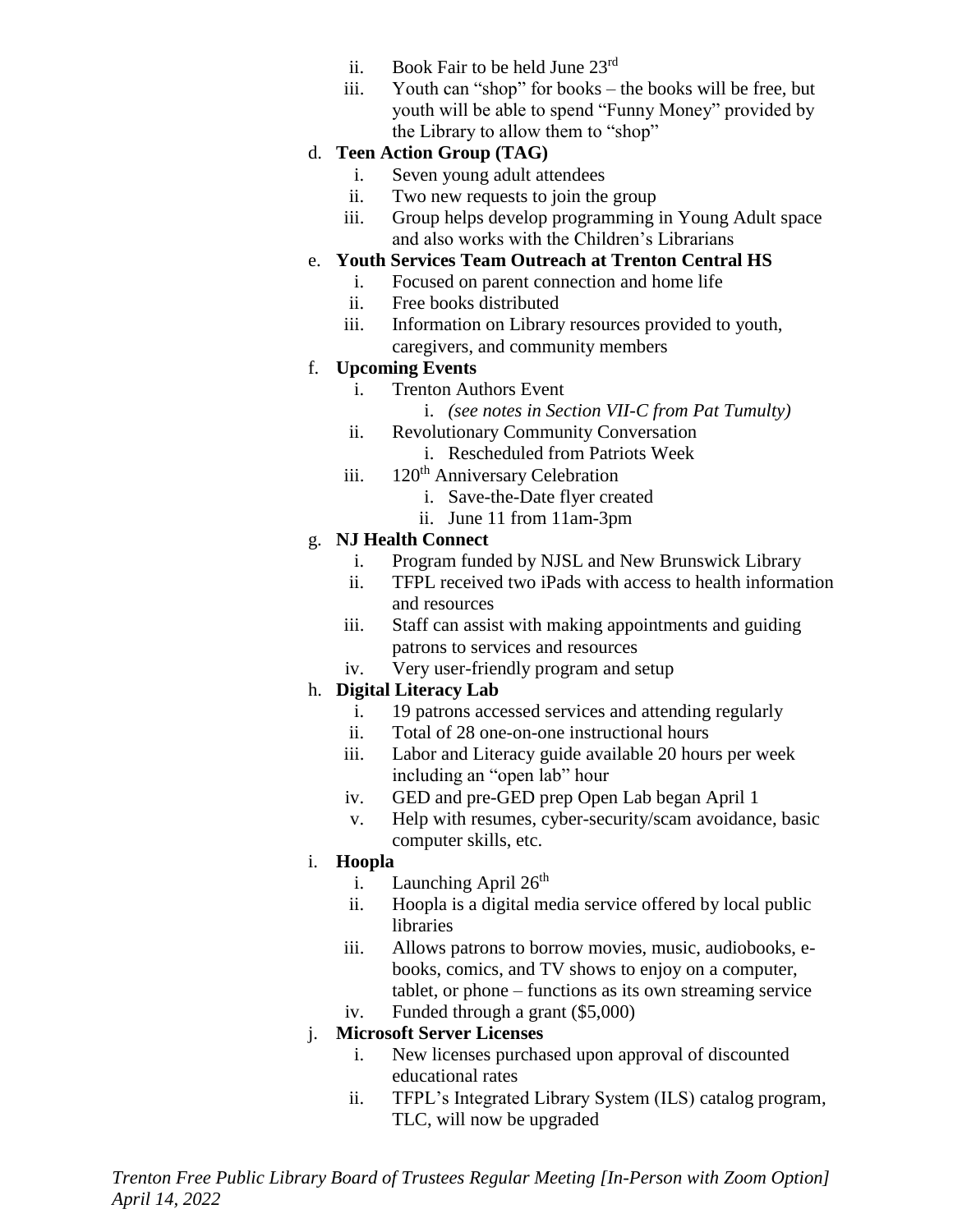### 7. **TRENTONIANA**

### a. **Digitization Project**

- i. Final meeting held
- ii. Determining the scope of work of the vendor
- iii. Database will be searchable and available to the community
- iv. Funded via private donation
- b. **Special Collections Additions** items gifted by Mayor's Office:
	- i. Stangl "pineapple" lamp
	- ii. Trenton Police Department official flag
	- iii. Greater Trenton low-ball glass
	- iv. City of Trenton COVID-19 masks by Andre McNair/October's Vintage
- c. **Windsor Chairs** from Reading Room restored and returned project now complete
- d. **Two Volunteers** working with Archivist in Trentoniana

## e. **Part-Time Library Associate (Trentoniana)**

- i. Resume submissions evaluated
- ii. Interviews to be conducted in coming weeks
- iii. This additional staff member will increase the Trentoniana Room's open hours

## 8. **COLLECTIONS DEVELOPMENT**

## a. **Baker & Taylor**

- i. Quarterly call held
- ii. Continuing to order non-fiction for rejuvenation project

## b. **Afro-Caribbean Special Collection**

- i. Will be featured near Black Community Collection
- ii. Tamara Torres of Artworks participating in Harvard's Afro-Latino Studies Project
- iii. Tamara is procuring the book donations and will host a launch event with guest speakers (professors, community members, etc.)

## c. **New Materials Added:**

- i. 109 Urban Fiction books
- ii. 139 Zines

## d. **Book Displays**

- i. New book displays created using display stands that also hold posters
- ii. Posters created using poster machine
- iii. Patrons encouraged to explore showcased materials and check out physical books
- e. **New Marketing Strategies** show small 1% increase in circulation

## 9. **FINANCES/FUNDING**

## a. **Library Audit**

- i. FY20 and partial audit for FY21 nearing completion
- ii. Shanna has submitted additional items requested by the firm

## b. **Air Handler Reimbursement**

- i. Philadelphia Indemnity sent billing information for the air handler upon completion of installation
- ii. Check to be issued for approximately \$76,000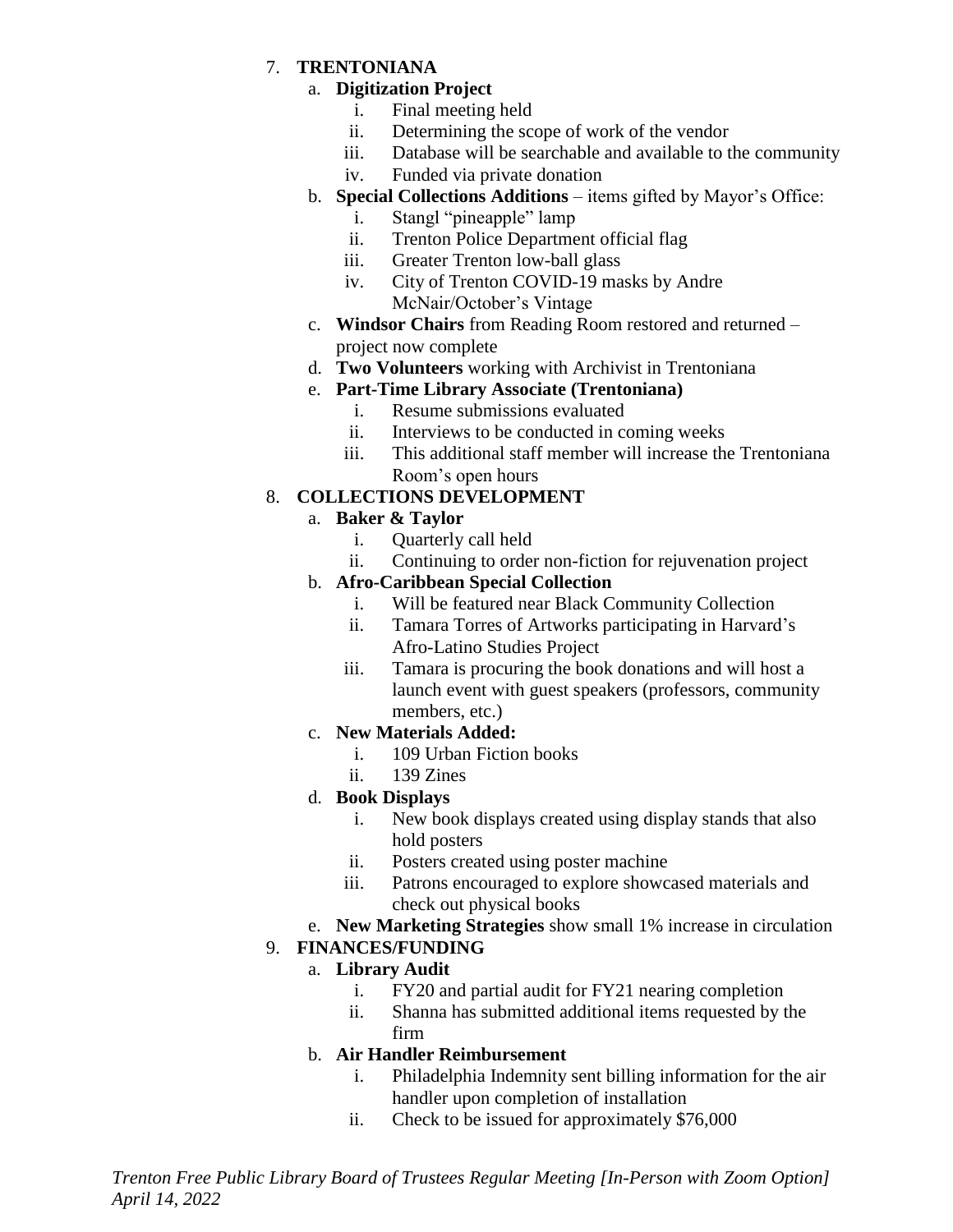### **VIII. Action Items**

### A. Bill List

- 1. *(see "TFPL April 2022 Unpaid Bills")*
- 2. Approval of Bill List with the exception of the item for Elizabeth Yull
	- a. Patricia Smith made the motion to approve the bill list with the noted exception
	- b. Lavern Rice seconded the approval of the bill list with the noted exception
	- c. Motion passes 5-0
- 3. Approval of Bill List item for Elizabeth Yull
	- a. Patricia Smith made the motion to approve the April bill list item for Elizabeth Yull
	- b. Lavern Rice seconded the approval of the bill list for Elizabeth Yull
	- c. Motion passes 4-0-1 with Elizabeth Yull abstaining

## **IX. Old Business**

### A. HVAC Update

- 1. End date now moved until June  $7<sup>th</sup>$ , with \$514 per day (as of April 2<sup>nd</sup>) due to 180-to-completion clause)
- 2. Vendor had to replace/repair damaged items, clogged sink, etc.
- 3. Will have "zones" in each room to allow for individual controls
- 4. Thermostats will be set to 72° with adjustments only allowed  $\pm 3^{\circ}$
- 5. Core Mechanical will come 4/15 (Library closed due to Good Friday) to replace chiller

### B. Mask Policy

- 1. NJSL no longer requires masks
- 2. Staff concerned about close contact (such as at computers) for prolonged periods of time, so masks will continue to be required for such services
- 3. Masks will be "at discretion of staff" if there is a large congregation of patrons in a particular space
- 4. Rebecca will draft a policy for the Board to review
- C. Resolution to Close Investors Bank Account
	- 1. This is the bank account that previously received funds from the credit card machines (which now goes to PNC Bank), so the Investors account is no longer in use.
	- 2. Lavern Rice made the motion to close the Investors Bank account
	- 3. Patricia Smith seconded the closure of the account
	- 4. Motion passes 5-0
- D. Strategic Planning
	- 1. Rebecca will meet with Crystal and Deniece to resume discussions

## **X. New Business**

- A. Children's Room
	- 1. There was a sewage leak in the Children's Room
	- 2. The bottom of the mural wall had to be cut to remove damaged sheetrock, and portions of the carpet had to be removed as they could not be cleaned.